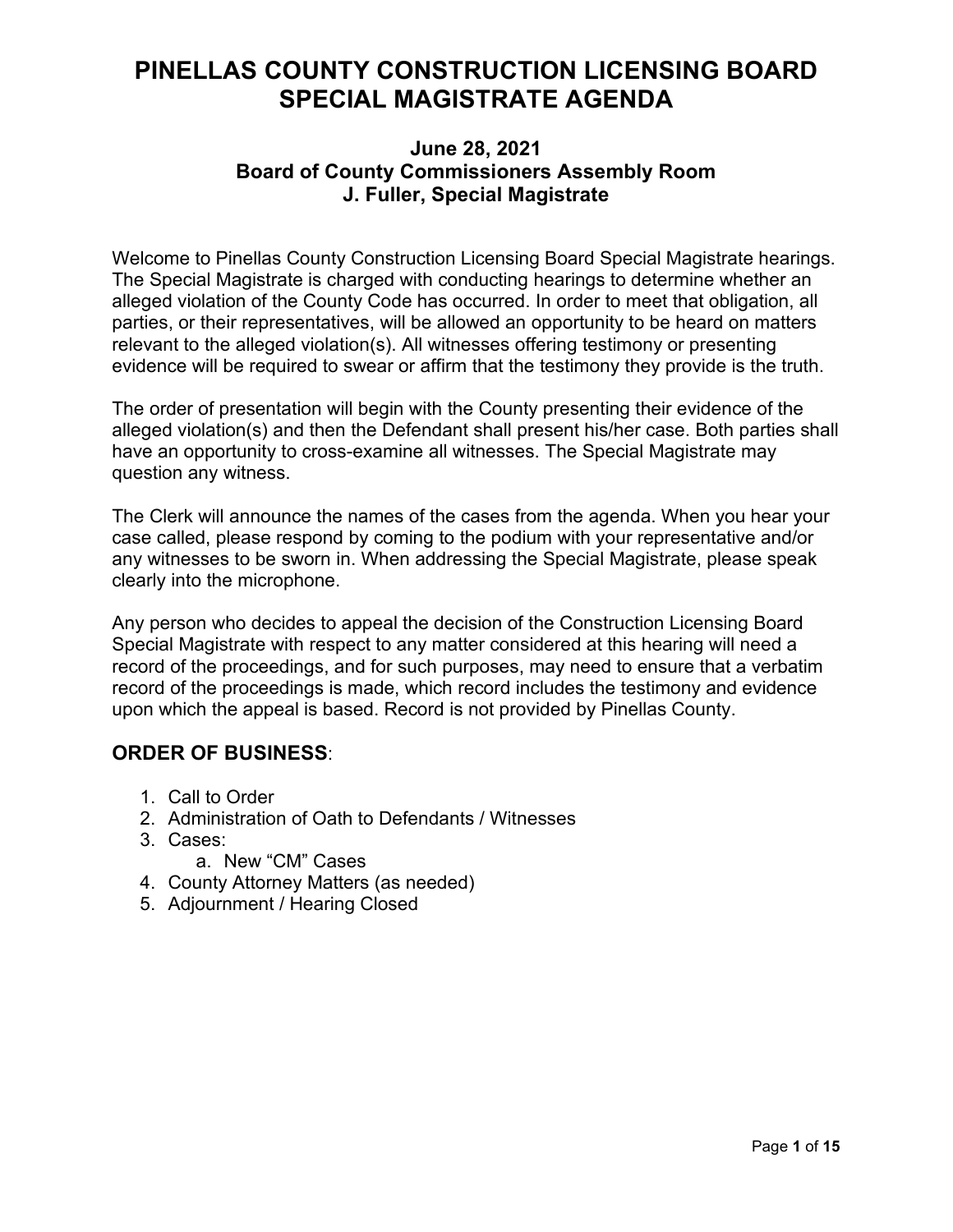## **June 28, 2021 9:00 A.M.**

| ITEM: 1<br><b>MATTER:</b><br><b>CASE NO:</b><br>CITATION(S) NO:<br>DEFENDANT:<br><b>NOTICE ADDRESS:</b><br><b>VIOLATION ADDRESS:</b> | Contractor Licensing Violation(s)<br>2021-1148<br>C21-1017; C21-1018; C21-1019<br>Christopher Cunningham<br>Christopher Cunningham<br>3113 SR 580 Lot 160<br>Safety Harbor, FL 34695<br>and<br><b>Timothy Clark</b><br>2016 Plaza Dolores<br>Clearwater, FL 33755<br>and<br><b>Michelle Clark</b><br>2016 Plaza Dolores<br>Clearwater, FL 33755<br>2016 Plaza Dolores |                                                                                                                                                         |
|--------------------------------------------------------------------------------------------------------------------------------------|-----------------------------------------------------------------------------------------------------------------------------------------------------------------------------------------------------------------------------------------------------------------------------------------------------------------------------------------------------------------------|---------------------------------------------------------------------------------------------------------------------------------------------------------|
|                                                                                                                                      | Clearwater, FL 33755                                                                                                                                                                                                                                                                                                                                                  |                                                                                                                                                         |
| <b>VIOLATION:</b>                                                                                                                    |                                                                                                                                                                                                                                                                                                                                                                       |                                                                                                                                                         |
| <b>Code Section</b><br>$22-14(1)$                                                                                                    | Location<br>2016 Plaza Dolores<br>Clearwater, FL 33755                                                                                                                                                                                                                                                                                                                | Violation<br>C <sub>21</sub> -1017<br>Unlicensed contractor to<br>perform bathroom remodel to<br>include electrical work within<br>Pinellas County, FL. |
| $22-14(1)$                                                                                                                           | 2016 Plaza Dolores<br>Clearwater, FL 33755                                                                                                                                                                                                                                                                                                                            | C21-1018<br>Unlicensed contractor to<br>perform bathroom remodel to<br>include plumbing work within<br>Pinellas County, FL.                             |
| $22-14(5)$                                                                                                                           | 2016 Plaza Dolores<br>Clearwater, FL 33755                                                                                                                                                                                                                                                                                                                            | C21-1019<br>Work without the required<br>permit within Pinellas County,<br>FL for bathroom remodel.                                                     |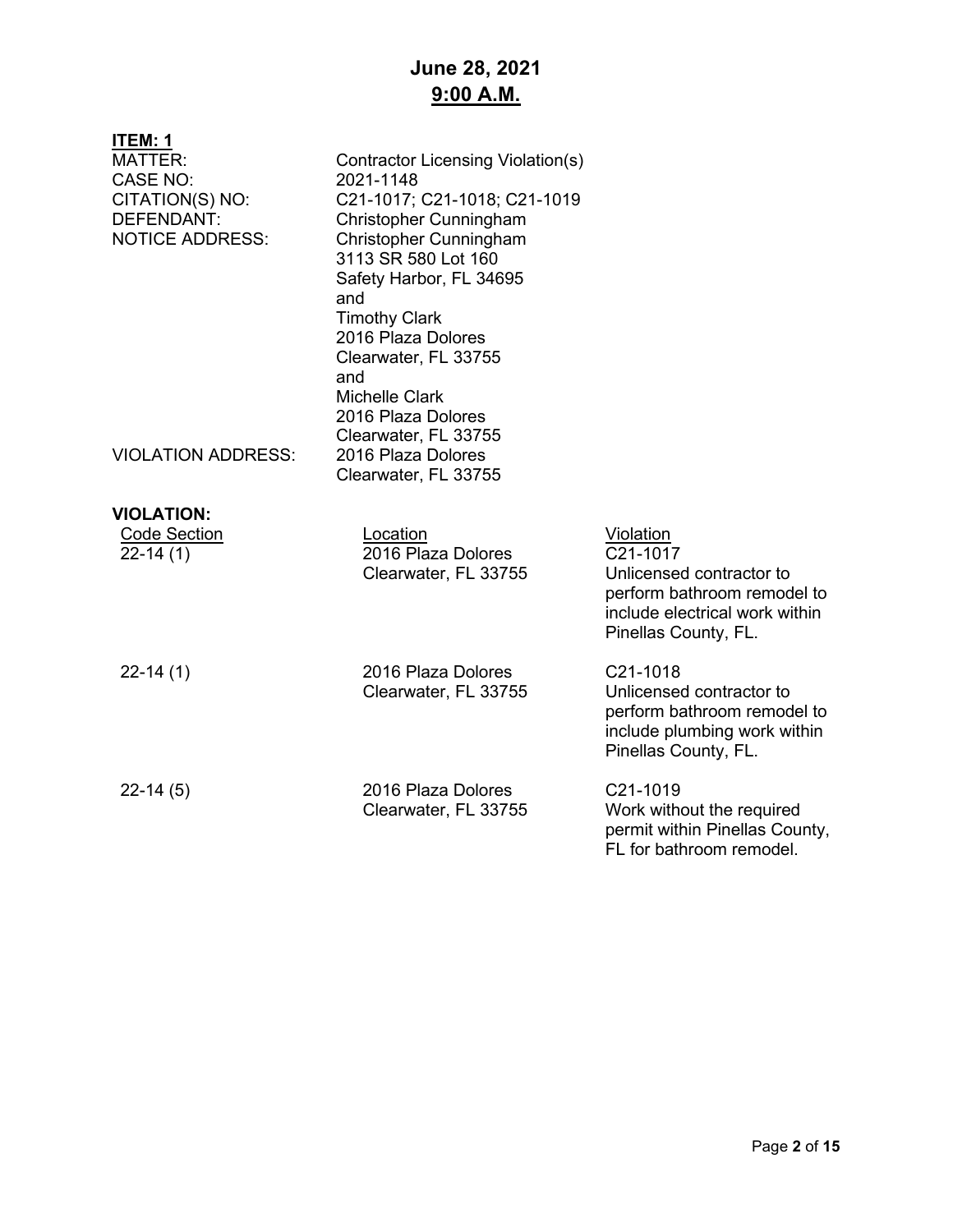| <u>ITEM: 2</u><br>MATTER:<br>CASE NO:<br>CITATION(S) NO:<br>DEFENDANT:<br><b>NOTICE ADDRESS:</b> | Contractor Licensing Violation(s)<br>2021-1232<br>C21-301; C21-302; C21-303<br>Catherine F. Rehburg<br>Catherine F. Rehburg<br>7300 Park Street<br>Seminole, FL 33777<br>and<br>Rabin, Parker, Gurley, P.A.<br>Attn: Adam Gurley, Esq.<br>8470 Enterprise Circle<br>Suite 309<br>Lakewood Ranch, FL 34202<br>and<br>Rabin, Parker, Gurley, P.A.<br>Attn: Adam Gurley, Esq.<br>28059 US Highway 19 North<br>Suite 301<br>Clearwater, FL 33761<br>and<br>Rabin, Parker, Gurley, P.A.<br>Attn: Adam Gurley, Esq.<br>3632 Land O' Lakes Blvd.<br>Suite 105-7<br>Land O' Lakes, FL 34639 |                                                                                                                                                                                                                                   |
|--------------------------------------------------------------------------------------------------|-------------------------------------------------------------------------------------------------------------------------------------------------------------------------------------------------------------------------------------------------------------------------------------------------------------------------------------------------------------------------------------------------------------------------------------------------------------------------------------------------------------------------------------------------------------------------------------|-----------------------------------------------------------------------------------------------------------------------------------------------------------------------------------------------------------------------------------|
| <b>VIOLATION ADDRESS:</b>                                                                        | 8091 Candlewood Road<br>Seminole, FL 33772                                                                                                                                                                                                                                                                                                                                                                                                                                                                                                                                          |                                                                                                                                                                                                                                   |
| <b>VIOLATION:</b><br><b>Code Section</b><br>$22-14(1)$                                           | Location<br>8091 Candlewood Road<br>Seminole, FL 33772                                                                                                                                                                                                                                                                                                                                                                                                                                                                                                                              | <u>Violation</u><br>C21-301<br>Engaged in the business of<br>contracting in the<br>construction trade hiring an<br>unlicensed subcontractor<br><b>DBA Evergreen Enterprises</b><br>performing framing work in<br>Pinellas County. |
| $22-14(5)$                                                                                       | 8091 Candlewood Road<br>Seminole, FL 33772                                                                                                                                                                                                                                                                                                                                                                                                                                                                                                                                          | C <sub>21</sub> -30 <sub>2</sub><br>Engaged in an activity of<br>constructing a<br>framed/finished wall without<br>the required permit in<br>Pinellas County.                                                                     |
| $22-14(6)$                                                                                       | 8091 Candlewood Road<br>Seminole, FL 33772                                                                                                                                                                                                                                                                                                                                                                                                                                                                                                                                          | C21-303<br>Subcontracted work to a<br>person, firm or business<br>organization not holding an<br>active certificate of<br>competency for work in<br>Pinellas County.                                                              |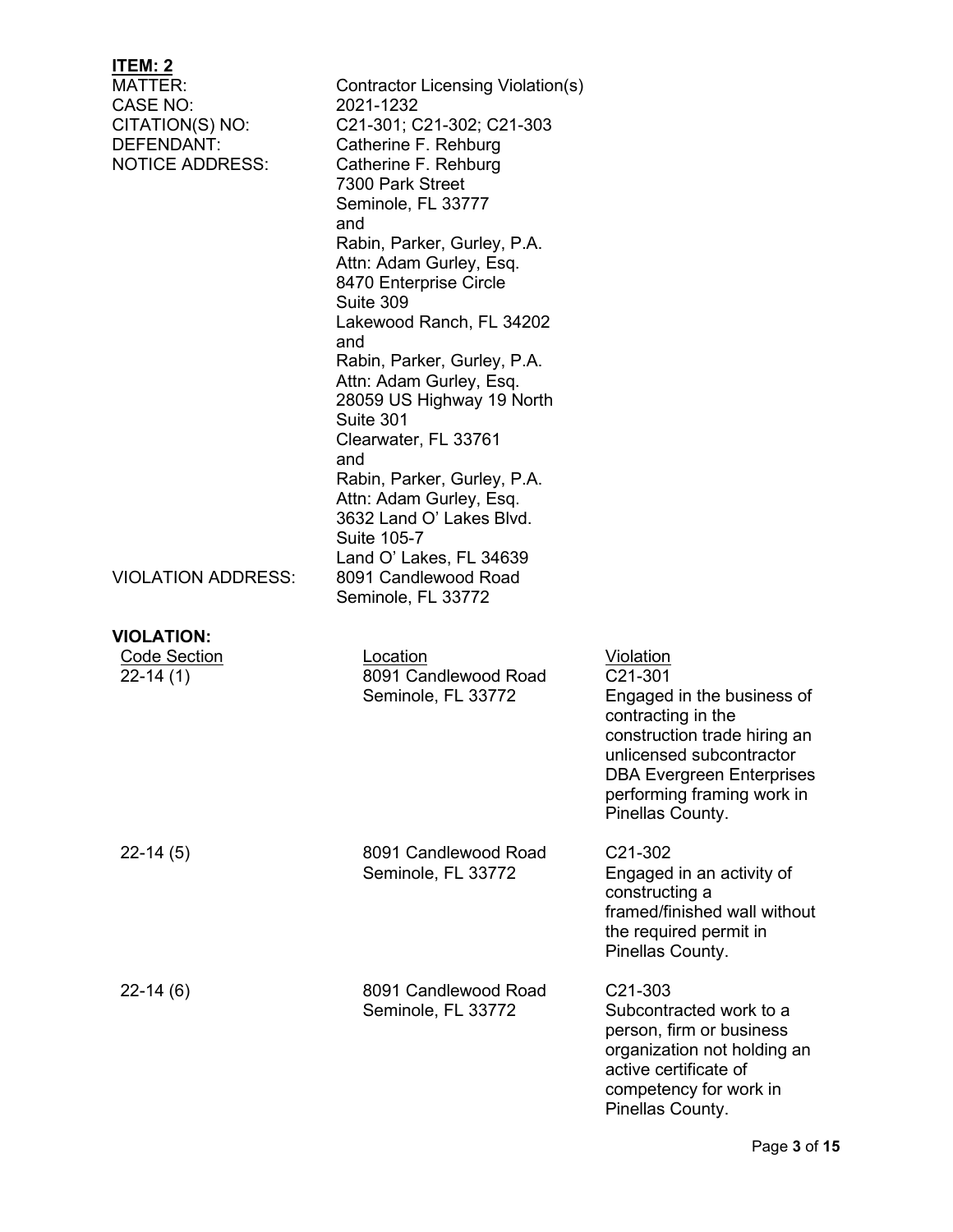CASE NO: 2021-1232<br>CITATION(S) NO: C21-2007 CITATION(S) NO: DEFENDANT: Lauren R. Connors NOTICE ADDRESS: Lauren R. Connors

Contractor Licensing Violation(s)<br>2021-1232 826 Fountainhead Drive Largo, FL 33774 and Cayman Construction Group Attn: Lauren Connors 2938 W Bay Drive Belleair Bluffs, FL 33770 VIOLATION ADDRESS: 161 W. Overbrook Street Belleair Bluffs, FL 33770

#### **VIOLATION:**

Code Section Location Location<br>
22-14 (7) 161 W. Overbrook Street C21-2007 161 W. Overbrook Street Belleair Bluffs, FL 33770

C21-2007 Advertising: Contractor placed a business placard in the project yard without including the contractor's license number in Pinellas County, FL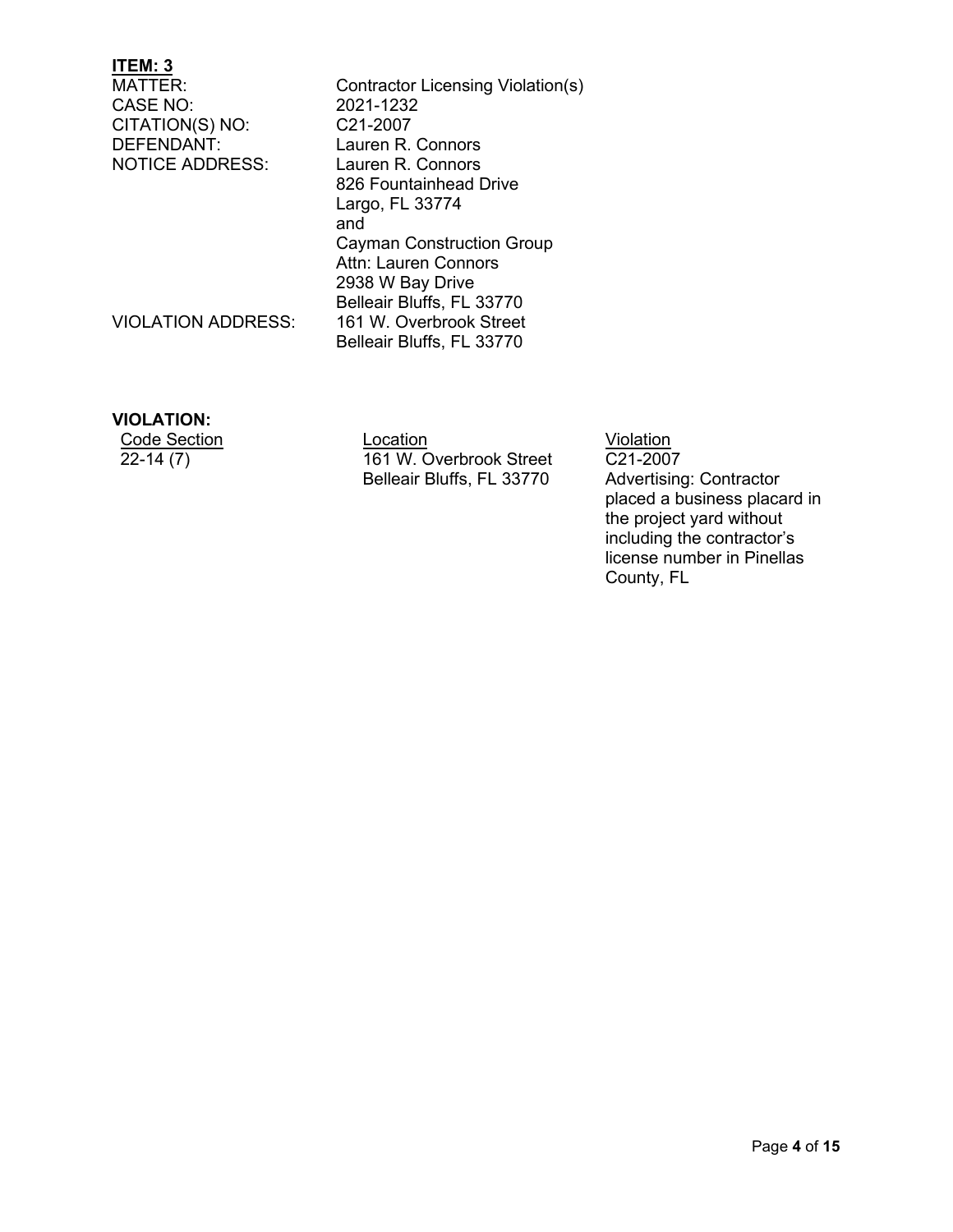## **June 28, 2021 10:30 A.M.**

| <u>ITEM: 4</u>                       |                                   |                                                            |  |
|--------------------------------------|-----------------------------------|------------------------------------------------------------|--|
| <b>MATTER:</b>                       | Contractor Licensing Violation(s) |                                                            |  |
| <b>CASE NO:</b>                      | 2020-0558                         |                                                            |  |
| CITATION(S):                         |                                   | C20-1372; C20-1373; C20-1374; C20-1375; C20-1376; C20-1377 |  |
| DEFENDANT:<br><b>NOTICE ADDRESS:</b> | Dale Lee<br>Dale Lee              |                                                            |  |
|                                      | 1522 Crossbridge Dr               |                                                            |  |
|                                      | Brandon, FL 33510                 |                                                            |  |
| <b>VIOLATION ADDRESS:</b>            | 725 Bay St                        |                                                            |  |
|                                      | Dunedin, FL 34698                 |                                                            |  |
|                                      | and                               |                                                            |  |
|                                      | 8339 75 <sup>th</sup> Street      |                                                            |  |
|                                      | Seminole, FL 33777                |                                                            |  |
|                                      | and                               |                                                            |  |
|                                      | 2125 N 20 <sup>th</sup> St        |                                                            |  |
|                                      | St. Petersburg, FL 33712          |                                                            |  |
| <b>VIOLATION:</b>                    |                                   |                                                            |  |
| <b>Code Section</b>                  | Location                          | <b>Violation</b>                                           |  |
| $22-14(1)$                           | 725 Bay St                        | C20-1372                                                   |  |
|                                      | Dunedin, FL 34698                 | Engaging in activity of                                    |  |
|                                      |                                   | contracting for roofing and<br>interior remodel including  |  |
|                                      |                                   | electric without holding active                            |  |
|                                      |                                   | <b>PPCLB</b> construction                                  |  |
|                                      |                                   | license/certificate.                                       |  |
| $22 - 14(6)$                         | 725 Bay St                        | C20-1373                                                   |  |
|                                      | Dunedin, FL 34698                 | Advertising via contract for                               |  |
|                                      |                                   | roofing and interior remodel                               |  |
|                                      |                                   | including electric without                                 |  |
|                                      |                                   | holding active PCCLB<br>construction                       |  |
|                                      |                                   | license/certificate                                        |  |
|                                      |                                   |                                                            |  |
| $22 - 14(1)$                         | 8339 75 <sup>th</sup> Street      | C20-1374                                                   |  |
|                                      | Seminole, FL 33777                | Engaging in activity of                                    |  |
|                                      |                                   | contracting for interior,<br>bathroom and kitchen          |  |
|                                      |                                   | remodel including electric                                 |  |
|                                      |                                   | without holding active PPCLB                               |  |
|                                      |                                   | construction                                               |  |
|                                      |                                   | license/certificate.                                       |  |
| $22 - 14(6)$                         | 8339 75th Street                  | C <sub>20</sub> -1375                                      |  |
|                                      | Seminole, FL 33777                | Advertising via contract for                               |  |
|                                      |                                   | interior, bathroom, and<br>kitchen remodel including       |  |
|                                      |                                   |                                                            |  |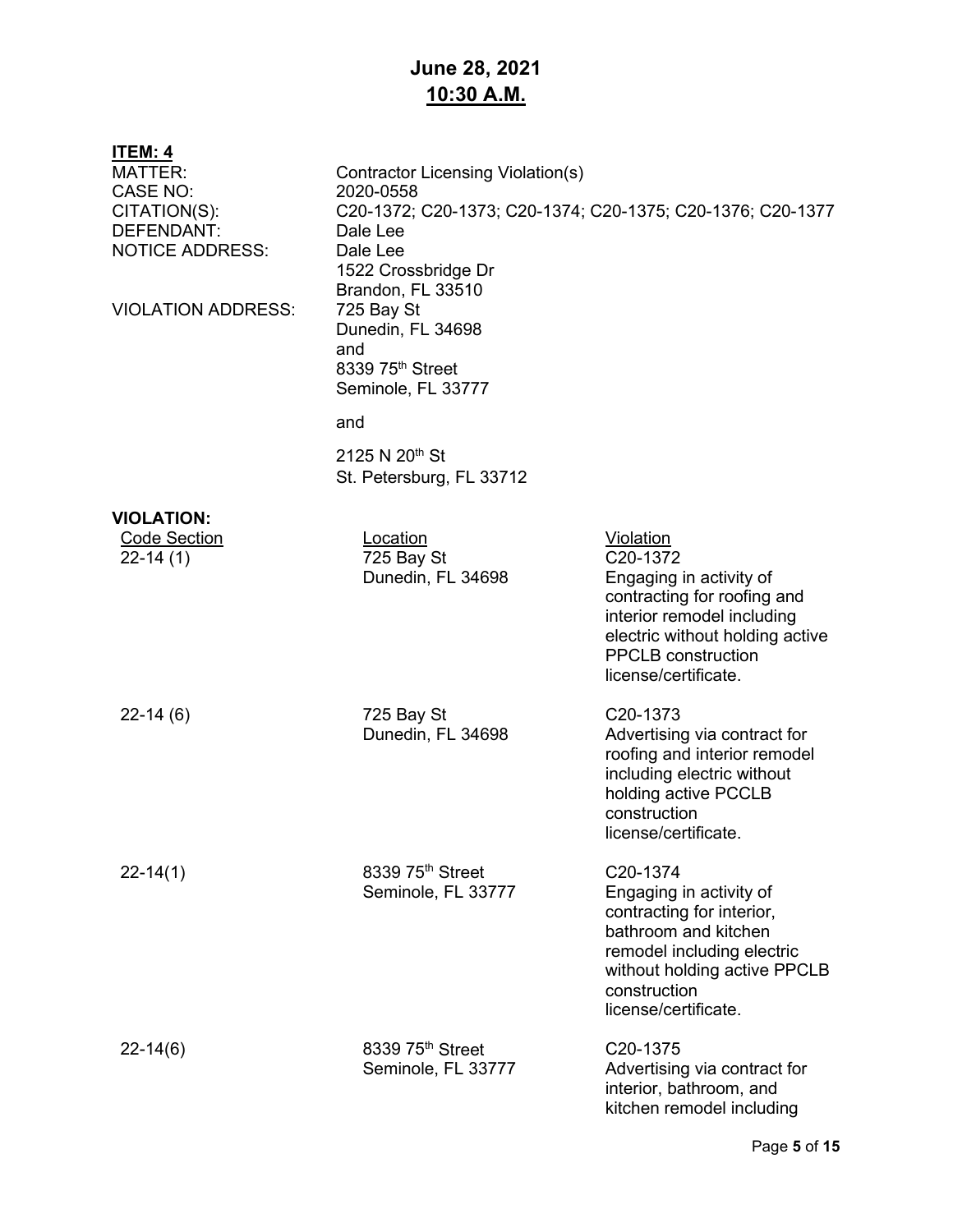| <b>Code Section</b> | <u>Location</u>                                        | Violation<br>electric without holding active<br><b>PCCLB</b> construction<br>license/certificate.                                                                                                           |
|---------------------|--------------------------------------------------------|-------------------------------------------------------------------------------------------------------------------------------------------------------------------------------------------------------------|
| $22 - 14(1)$        | 2125 N 20 <sup>th</sup> St<br>St. Petersburg, FL 33712 | C <sub>20</sub> -1376<br>Engaging in activity of<br>contracting for interior,<br>bathroom and kitchen<br>remodel including electric<br>without holding active PPCLB<br>construction<br>license/certificate. |
| $22 - 14(6)$        | 2125 N 20 <sup>th</sup> St<br>St. Petersburg, FL 33712 | C <sub>20</sub> -1377<br>Advertising via contract for<br>interior, bathroom, and<br>kitchen remodel including<br>electric without holding active<br><b>PCCLB</b> construction<br>license/certificate.       |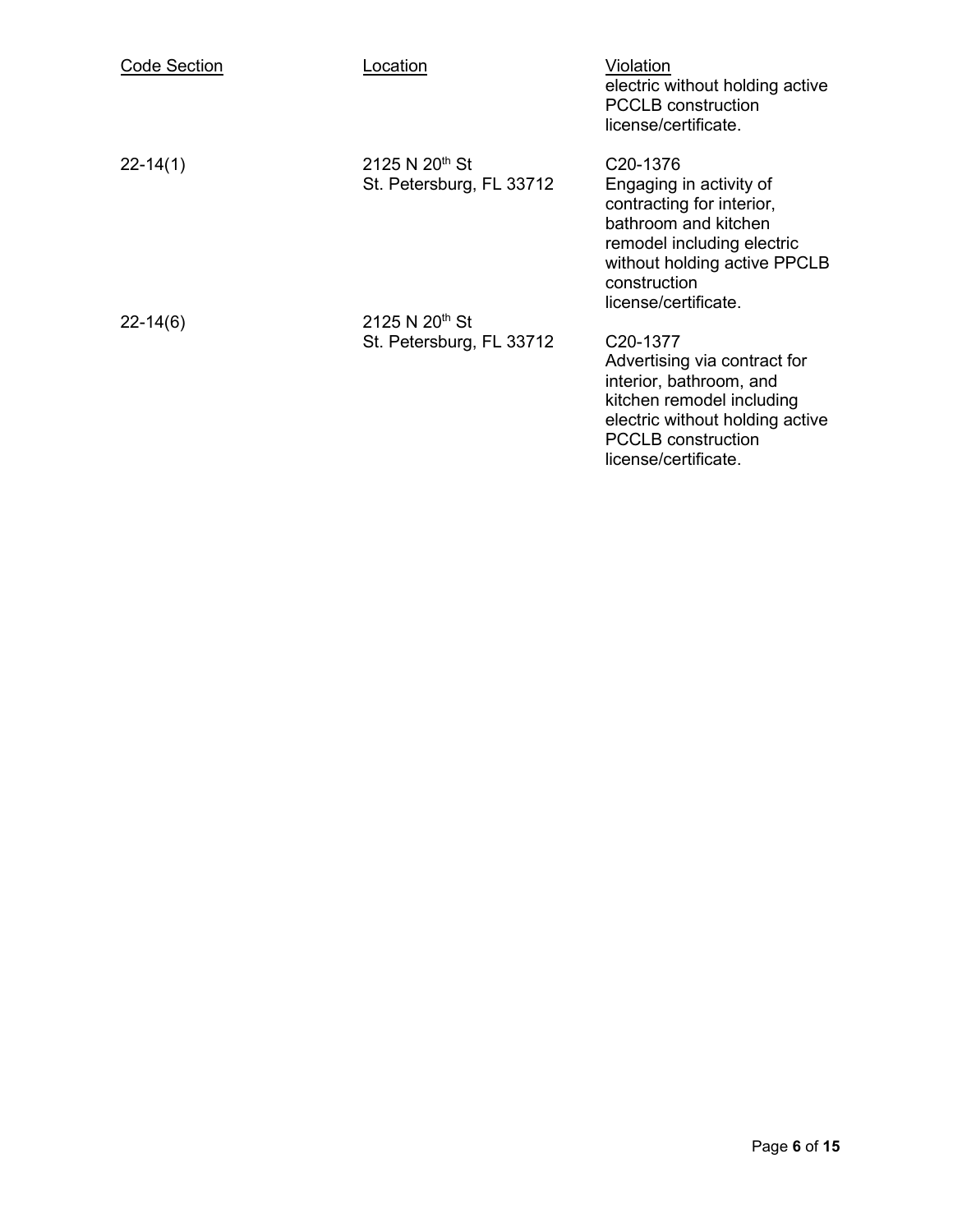| MATTER:<br><b>CASE NO:</b><br>CITATION NO:<br>DEFENDANT:<br><b>NOTICE ADDRESS:</b> | <b>CONTINUED FOR JULY 20, 2021 HEARING</b><br><b>Contractor Licensing Violation(s)</b><br>2020-0367<br>913;C20-914; C20-915; C20-916<br><b>Michael Bergold</b><br><b>Michael Bergold</b><br>44 Gulfwinds Dr W<br>Palm Harbor, FL 34683<br>and<br><b>McGuire Law Offices</b><br>Attn: John F. McGuire. Esq.<br>1173 NE Cleveland Street | C20-881; C20-882; C20-883; C20-910; C20-911; C20-912; C20-                                                                                                                                                                 |
|------------------------------------------------------------------------------------|----------------------------------------------------------------------------------------------------------------------------------------------------------------------------------------------------------------------------------------------------------------------------------------------------------------------------------------|----------------------------------------------------------------------------------------------------------------------------------------------------------------------------------------------------------------------------|
| <b>VIOLATION ADDRESS:</b>                                                          | Clearwater, FL 33755<br>1556 Cleveland St<br>Clearwater, FL 33756                                                                                                                                                                                                                                                                      |                                                                                                                                                                                                                            |
|                                                                                    |                                                                                                                                                                                                                                                                                                                                        |                                                                                                                                                                                                                            |
| <b>VIOLATION:</b>                                                                  |                                                                                                                                                                                                                                                                                                                                        |                                                                                                                                                                                                                            |
| <b>Code Section</b><br>$22-14(1)$                                                  | Location<br>1556 Cleveland St<br>Clearwater, FL 33756                                                                                                                                                                                                                                                                                  | <b>Violation</b><br>C <sub>20</sub> -881<br>Engaging in activity of<br>contracting for kitchen and<br>dining room remodel also<br>electric work without holding<br>an active PPCLB<br>construction<br>license/certificate. |
| $22-14(6)$                                                                         | 1556 Cleveland St<br>Clearwater, FL 33756                                                                                                                                                                                                                                                                                              | C <sub>20</sub> -882<br>Advertising via estimate<br>#000309 for kitchen and<br>dining room remodel also<br>involving electric work when<br>not holding an active PPCLB<br>construction<br>license/certificate.             |
| $22 - 14(4)$                                                                       | 1556 Cleveland St<br>Clearwater, FL 33756                                                                                                                                                                                                                                                                                              | C20-883<br>Holding out on estimate<br>#000309 as being a licensed<br>contractor with license<br>number CGC061522 when<br>license number is not<br>registered to Bergold<br>Construction.                                   |
| $22 - 14(5)$                                                                       | 1556 Cleveland St<br>Clearwater, FL 33756                                                                                                                                                                                                                                                                                              | C <sub>20</sub> -910<br>Engaging in the activity of<br>kitchen, bathroom, dining<br>room remodel without pulling<br>required permits prior to the<br>start of work.                                                        |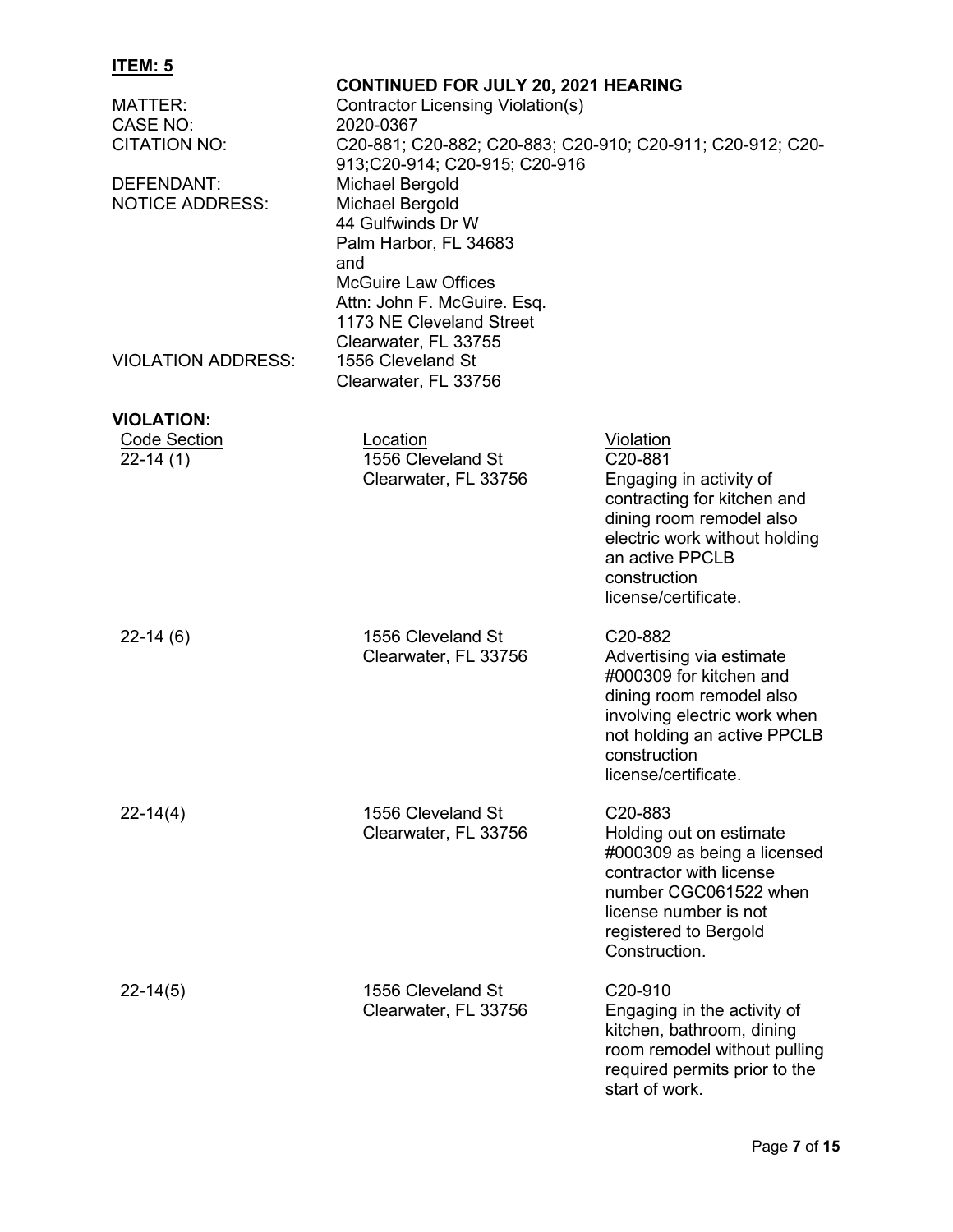| <b>Code Section</b><br>$22 - 14(1)$ | Location<br>1556 Cleveland St<br>Clearwater, FL 33756 | <b>Violation</b><br>C20-911<br>Engaging in activity of<br>contracting for bathroom<br>remodel without holding a<br>active PPCLB construction<br>license/certificate.                                |
|-------------------------------------|-------------------------------------------------------|-----------------------------------------------------------------------------------------------------------------------------------------------------------------------------------------------------|
| $22 - 14(6)$                        | 1556 Cleveland St<br>Clearwater, FL 33756             | C <sub>20</sub> -912<br>Advertising via invoice<br>#000307 for bathroom<br>remodel without holding a<br>active PCCLB construction<br>license/certificate.                                           |
| $22-14(4)$                          | 1556 Cleveland St<br>Clearwater, FL 33756             | C <sub>21</sub> -913<br>Holding out on invoice<br>#000307 as being licensed<br>contractor with license<br>number CGC061522 when<br>license is not registered to<br><b>Bergold Construction.</b>     |
| $22-14(1)$                          | 1556 Cleveland St<br>Clearwater, FL 33756             | C <sub>20</sub> -914<br>Engaging in the activity of<br>contracting for bathroom<br>remodel involving plumbing<br>work without holding a active<br><b>PPCLB</b> construction<br>license/certificate. |
| $22-14(6)$                          | 1556 Cleveland St<br>Clearwater, FL 33756             | C <sub>20</sub> -915<br>Advertising via invoice<br>#000308 for bathroom<br>remodel involving plumbing<br>work without holding a active<br><b>PCCLB</b> construction<br>license/certificate.         |
| $22 - 14(4)$                        | 1556 Cleveland St<br>Clearwater, FL 33756             | C21-916<br>Holding out via invoice<br>#00308 as being a licensed<br>contractor with license<br>number CGC061522 when<br>license number is not<br>registered to Bergold<br>Construction.             |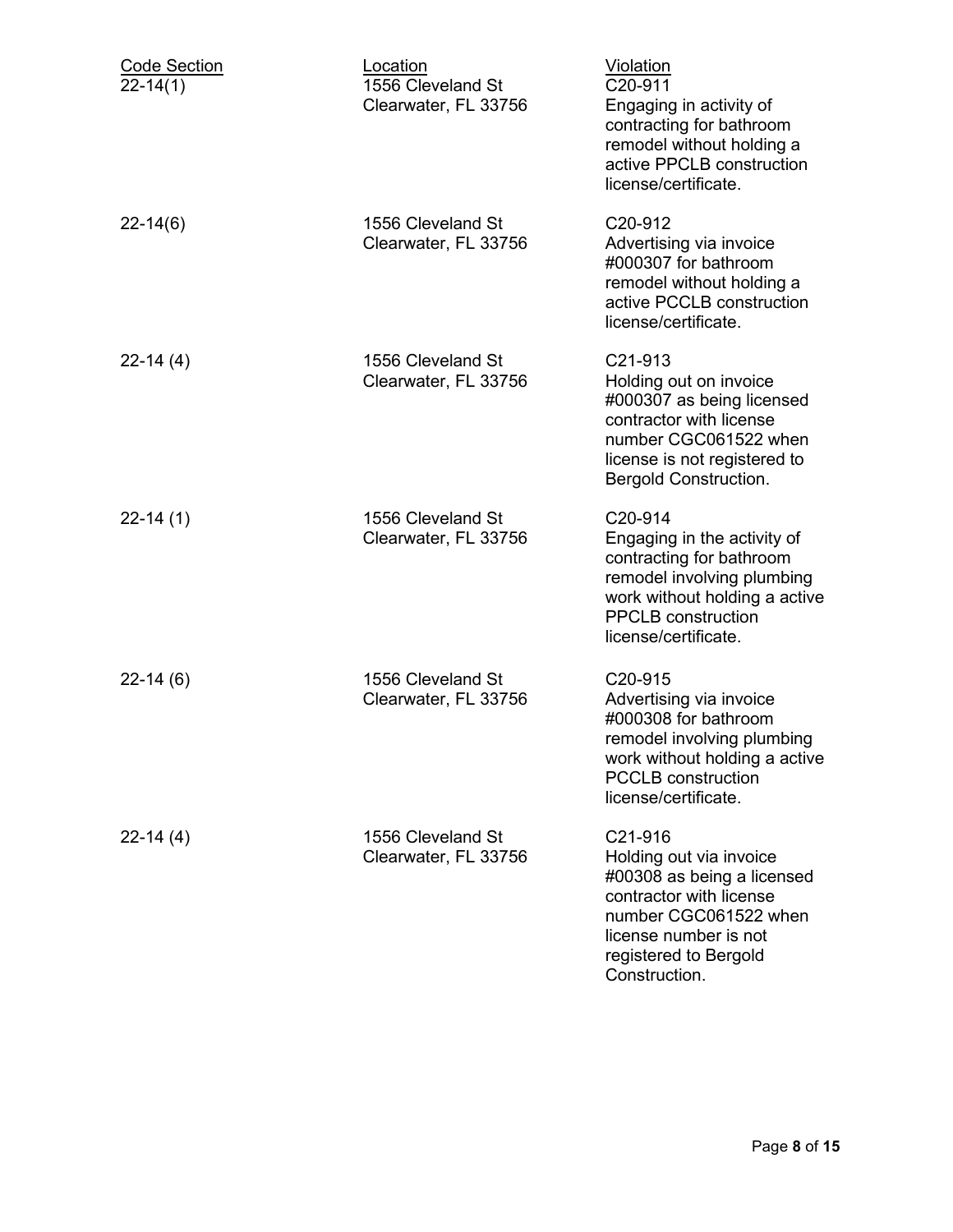CITATION(S):<br>DEFENDANT:

MATTER: Contractor Licensing Violation(s)<br>CASE NO: 2021-1287 2021-1287<br>C21-370 Timothy Nathan Toczylowski NOTICE ADDRESS: Timothy Nathan Toczylowski 9756 53<sup>rd</sup> Avenue N. St. Petersburg, FL 33708 [mgski83@gmail.com](mailto:mgski83@gmail.com)

VIOLATION ADDRESS: Craigslist.org Pinellas Post ID# 7323351333

#### **VIOLATION:**

Code Section Location Location Location Violation<br>22-14 (6) Craigslist.org Pinellas Post C21-370 Craigslist.org Pinellas Post ID# 7323351333

C21-370 Unlicensed Advertising in Pinellas County FL to Perform Painting.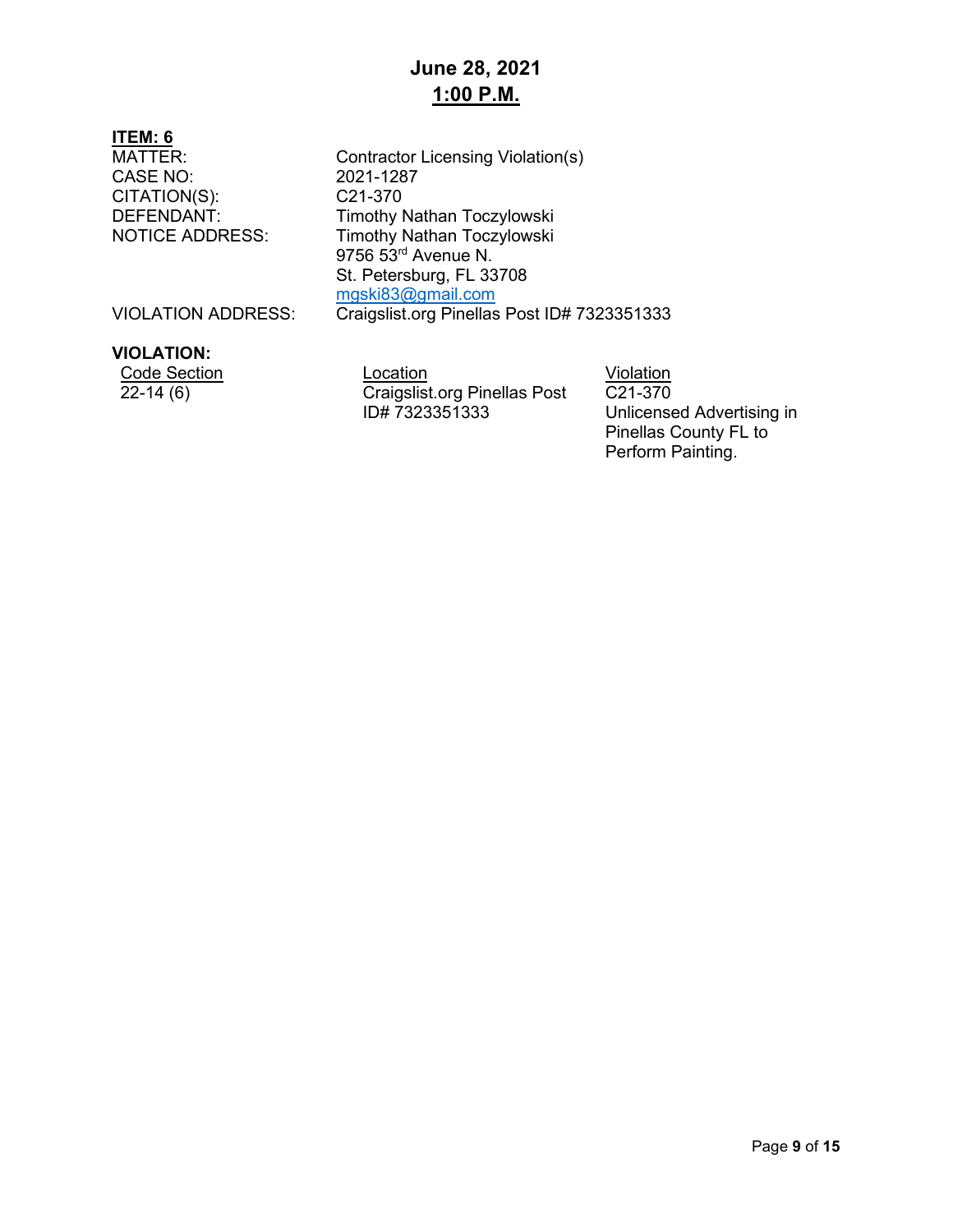| ITEM: 7                   |                                                                    |
|---------------------------|--------------------------------------------------------------------|
| MATTER:                   | Contractor Licensing Violation(s)                                  |
| CASE NO:                  | 2021-1119                                                          |
| CITATION(S):              | C <sub>21</sub> -255                                               |
| DEFENDANT:                | <b>Benjamin Hancel Bonds</b>                                       |
| <b>NOTICE ADDRESS:</b>    | <b>Benjamin Hancel Bonds</b>                                       |
|                           | 6112 Cheshire Lane                                                 |
|                           | Orlando, FL 32819                                                  |
|                           | and                                                                |
|                           | Patten & Associates                                                |
|                           | Attn: Lisa R. Patten, Esq.                                         |
|                           | 7575 Dr. Phillips Blvd.                                            |
|                           | Ste. 250                                                           |
|                           | Orlando, FL 32819                                                  |
|                           | eservice@pattenlawfirm.com                                         |
| <b>VIOLATION ADDRESS:</b> | https://tampa.craigslist.org/psc/hss/d/holiday-pool-deck-painting- |
|                           | crack-repair/7286560481.html                                       |
|                           |                                                                    |

#### **VIOLATION:**

Code Section<br>
Code Section<br>
22-14 (6) Craigslist (see above C21-255 Craigslist (see above violation address)

C21-255 Unlicensed Advertising to perform paver repair; paver sealer; pool deck painting / non-slip coatings / colorizing & copying repair in Pinellas County FL.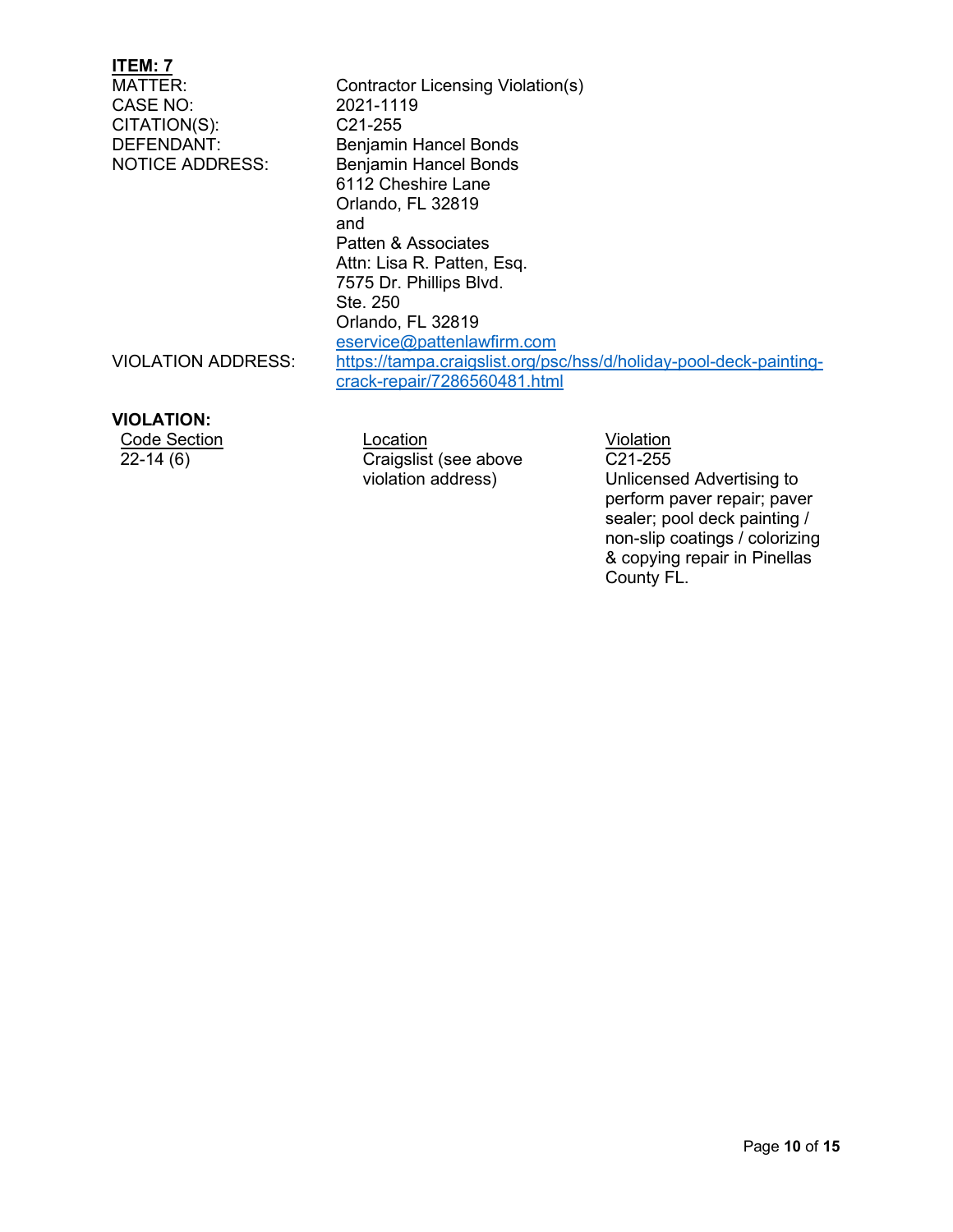| ITEM: 8                   |                                    |                                                        |
|---------------------------|------------------------------------|--------------------------------------------------------|
| <b>MATTER:</b>            | Contractor Licensing Violation(s)  |                                                        |
| <b>CASE NO:</b>           | 2021-1213                          |                                                        |
| <b>CITATION NO:</b>       | C21-360; C21-361; C21-362          |                                                        |
| <b>DEFENDANT:</b>         | Roderick Ricardo Allwood           |                                                        |
| <b>NOTICE ADDRESS:</b>    | <b>Roderick Ricardo Allwood</b>    |                                                        |
|                           | 2002 N. Village Ave                |                                                        |
|                           | Tampa, FL 33612                    |                                                        |
|                           | info@avatarconstruction@gmail.com  |                                                        |
| <b>VIOLATION ADDRESS:</b> | 1755 17th Street South             |                                                        |
|                           | St. Petersburg, FL 33712           |                                                        |
| <b>VIOLATION:</b>         |                                    |                                                        |
| <b>Code Section</b>       | Location                           | Violation                                              |
| $22 - 14(1)$              | 1755 17 <sup>th</sup> Street South | C21-360                                                |
|                           | St. Petersburg, FL 33712           | Unlicensed contracting to                              |
|                           |                                    | perform home                                           |
|                           |                                    | remodels/addition by use of                            |
|                           |                                    | leased license in Pinellas                             |
|                           |                                    | <b>County FL</b>                                       |
|                           | 1755 17 <sup>th</sup> Street South |                                                        |
| $22-14(7)$                |                                    | C21-361                                                |
|                           | St. Petersburg, FL 33712           | Advertising without including                          |
|                           |                                    | the required license number<br>in Pinellas County Via: |
|                           |                                    | Contract.                                              |
|                           |                                    |                                                        |
| $22-14(4)$                | 1755 17 <sup>th</sup> Street South | C21-362                                                |
|                           | St. Petersburg, FL 33712           | Holding out as a Licensed                              |
|                           |                                    | Contractor / Use of leased                             |
|                           |                                    | license to Contract for work in                        |
|                           |                                    | Pinellas County FL.                                    |
|                           |                                    |                                                        |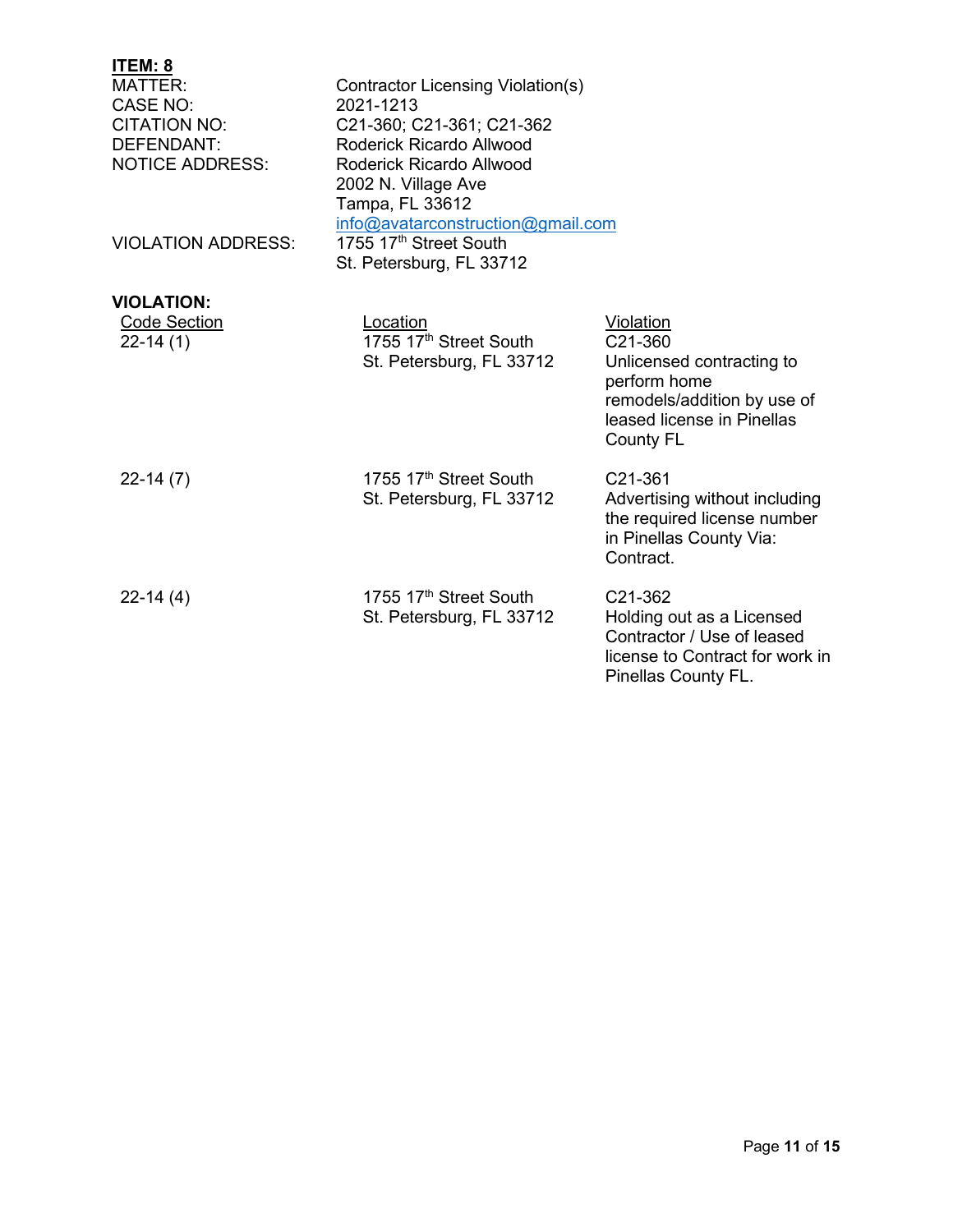CASE NO: 2021-1178<br>CITATION NO: C21-316 CITATION NO:<br>DEFENDANT: NOTICE ADDRESS: Brandon M. Killius

**VIOLATION ADDRESS:** 

#### **VIOLATION:**

Contractor Licensing Violation(s) Brandon M. Killius 5664 Blossom Lake Drive Seminole, FL 33772<br>5198 46<sup>th</sup> Avenue N. Kenneth City, FL 33709

Code Section Location Location Location Violation Violation Violation C21-316 5198 46<sup>th</sup> Avenue N. Kenneth City, FL 33709

C21-316 Subcontracting work to unlicensed contractor Jonathan J. Hernandez DBA: Hernandez Stucco Services Corp. to perform full exterior stucco in Pinellas County FL.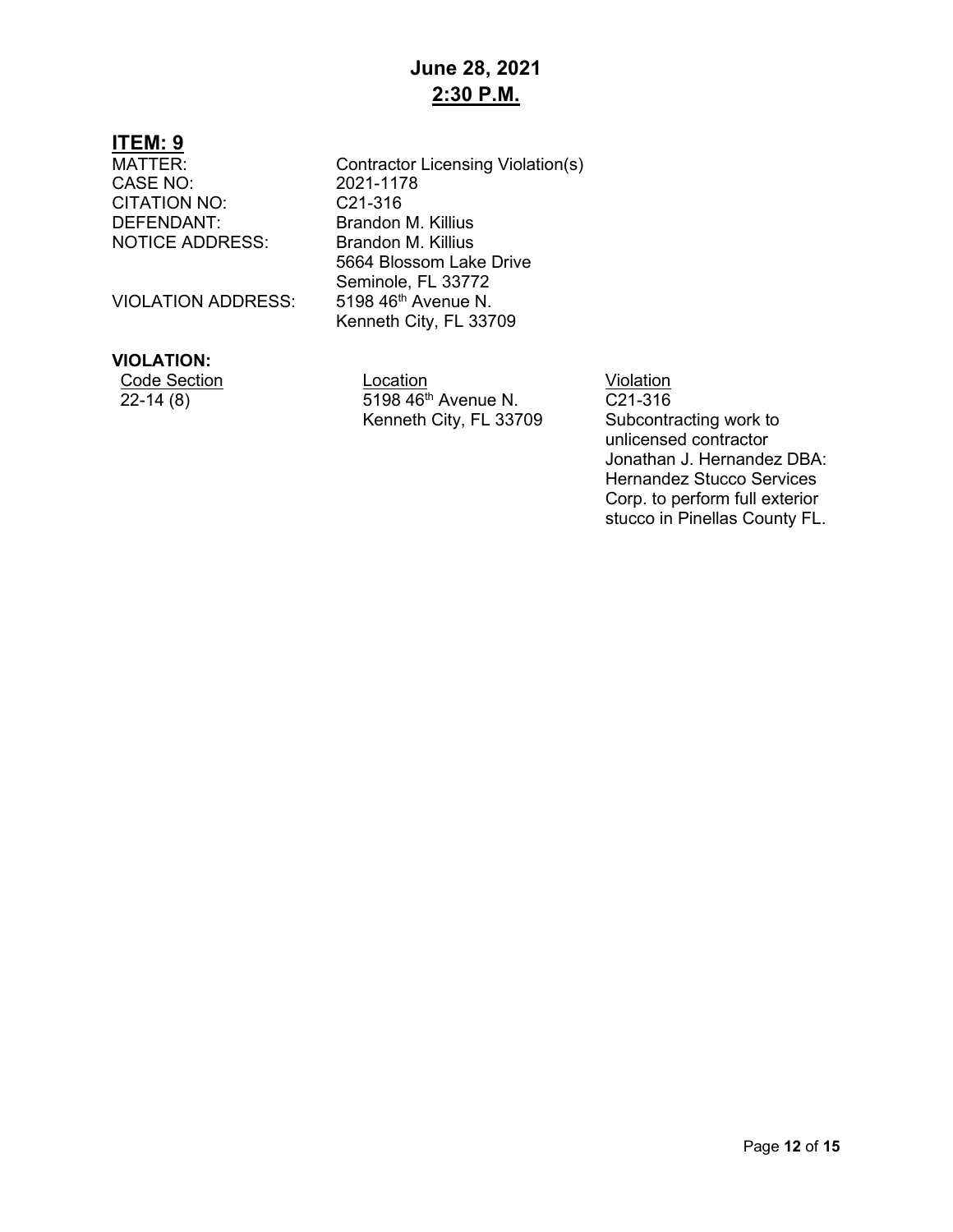CASE NO:<br>CITATION NO: DEFENDANT: Andrea Lisa Smith<br>
NOTICE ADDRESS: Andrea Lisa Smith NOTICE ADDRESS:

VIOLATION ADDRESS:

Contractor Licensing Violation(s)<br>2021-1231 C21-339; C21-340 236 W. North Street Tampa, FL 33604 andreals89@yahoo.com<br>1027 48<sup>th</sup> Ave N. Saint Petersburg, FL 33703

| /IOLATION:   |                              |                  |
|--------------|------------------------------|------------------|
| Code Section | Location                     | Violation        |
| $22 - 14(1)$ | 1027 48 <sup>th</sup> Ave N. | C21-339          |
|              | Saint Petersburg, FL 33703   | <b>Unlicense</b> |

C21-339 Unlicensed contracting to perform full renovations including plumbing, electrical, windows, framing, etc. in Pinellas County FL (two men on site with no IDs and No contracting licenses)

22-14 (5)

**VIOLATION:**

1027 48th Ave N. Saint Petersburg, FL 33703 C21-340 No permit to perform full renovation including plumbing, electrical, structural, windows etc. in Pinellas County FL.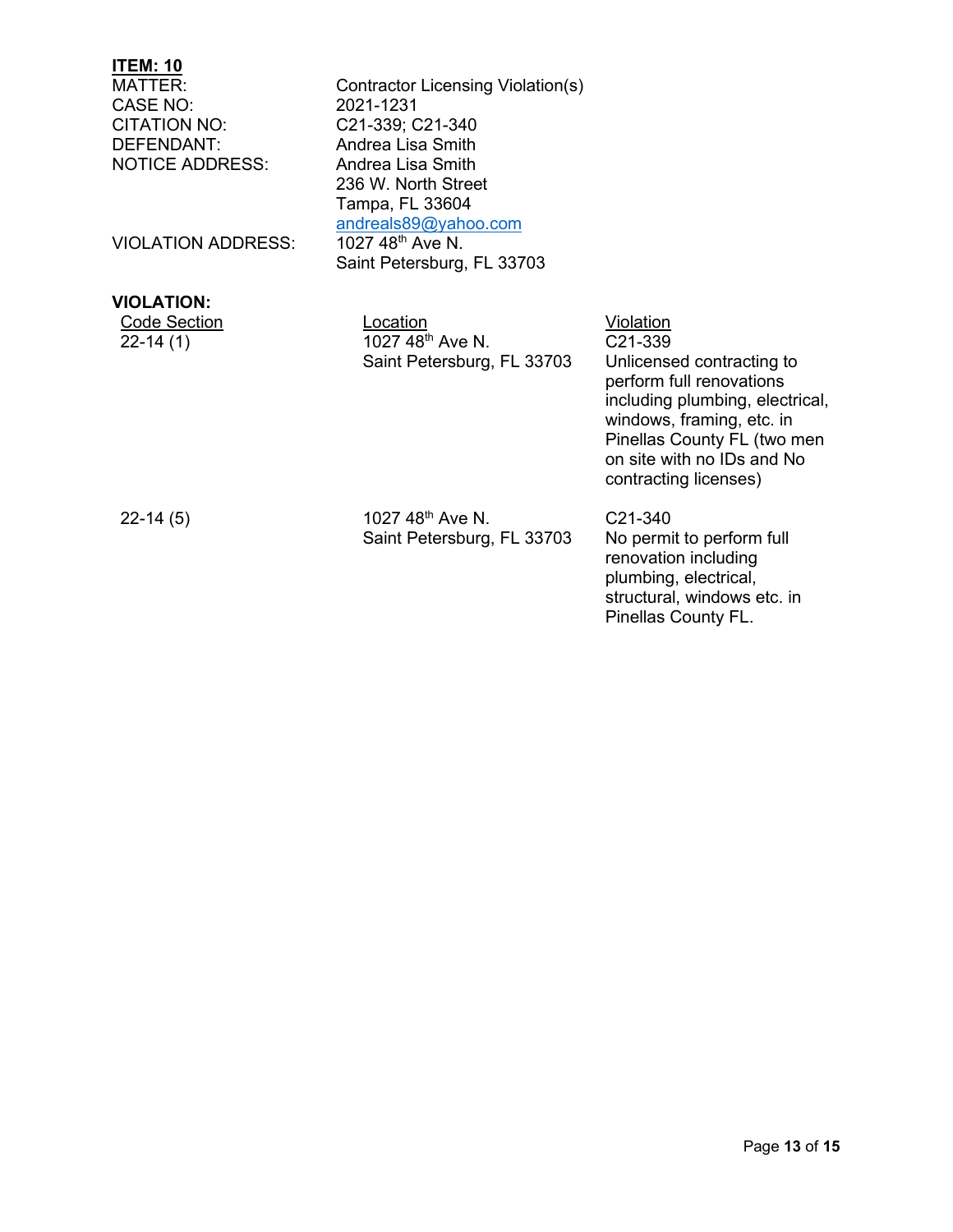| <b>ITEM: 11</b>           |                                                           |                            |  |
|---------------------------|-----------------------------------------------------------|----------------------------|--|
| <b>MATTER:</b>            | Contractor Licensing Violation(s)                         |                            |  |
| <b>CASE NO:</b>           | 2021-1244                                                 |                            |  |
| <b>CITATION NO:</b>       | C21-341; C21-342; C21-343                                 |                            |  |
| DEFENDANT:                | <b>Paul Albert True II</b>                                |                            |  |
| <b>NOTICE ADDRESS:</b>    | <b>Paul Albert True II</b>                                |                            |  |
|                           | 8113 Champions Forest Way                                 |                            |  |
|                           | Tampa, FL 33635                                           |                            |  |
| <b>VIOLATION ADDRESS:</b> | https://www.facebook.com/paultruell                       |                            |  |
|                           | and                                                       |                            |  |
|                           | Bay Area True Painting Commercial and Residential Painter |                            |  |
|                           | and                                                       |                            |  |
|                           | 4596 Chancellor St NE                                     |                            |  |
|                           | Saint Petersburg, FL 33703                                |                            |  |
| <b>VIOLATION:</b>         |                                                           |                            |  |
| <b>Code Section</b>       | Location                                                  | Violation                  |  |
| $22-14(6)$                | https://www.facebook.com/paultruell                       | C21-341                    |  |
|                           |                                                           | Unlicensed advertising to  |  |
|                           |                                                           | perform painting, drywall, |  |
|                           |                                                           | texture, and stucco in     |  |
|                           |                                                           | Pinellas County FL.        |  |
|                           |                                                           |                            |  |
| $22-14(6)$                | Bay Area True Painting Commercial                         | C <sub>21</sub> -342       |  |
|                           | and Residential Painter                                   | Unlicensed advertising to  |  |
|                           |                                                           | perform painting, drywall, |  |
|                           |                                                           | texture and stucco in      |  |
|                           |                                                           | Pinellas County FL.        |  |
| $22-14(6)$                | 4596 Chancellor St NE                                     | C21-343                    |  |
|                           | Saint Petersburg, FL 33703                                | Unlicensed advertising to  |  |
|                           |                                                           | perform painting via: Yard |  |
|                           |                                                           | sign in Pinellas County FL |  |